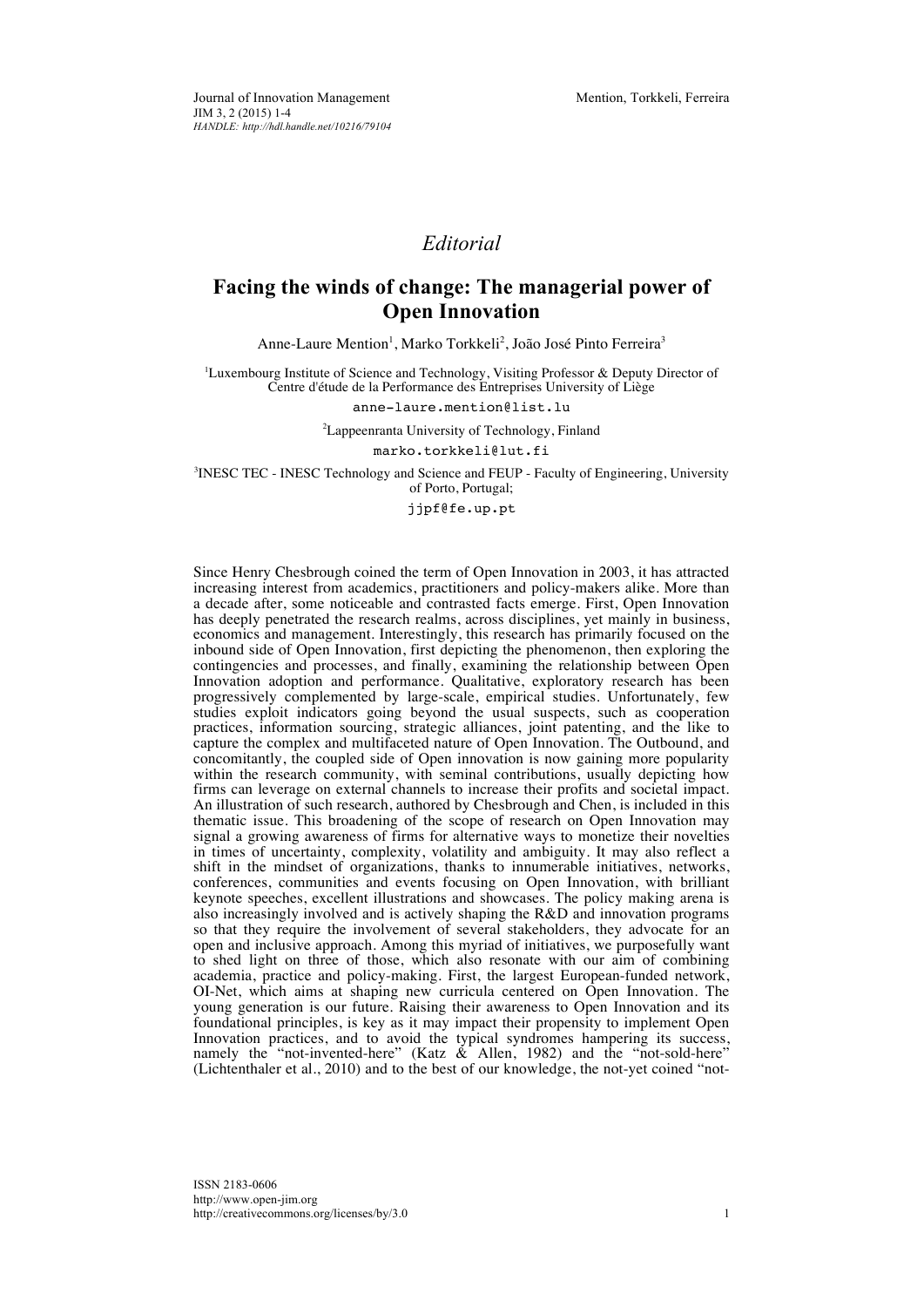funded-here" syndrome. Second, the MOOI (Managing and Organizing Open Innovation, mooiforum.com) forum, which is an online community of professionals active in the field of Open Innovation, and which teams up with academics to develop actionable content for innovation managers and leaders. Third, the Open Innovation 2.0 initiative, which describes itself as "a positive approach for innovation which helps solving key European challenges by embracing change, not resisting it!"(Digital Agenda, European Commission). Bringing together stakeholders from all backgrounds, fields, disciplines, businesses, and organizations, this forum and conference is a key platform for thought leadership in the field of Open Innovation. These initiatives, and many others, reflect the shift in individual mindsets, in organizational behavior, and in public policy development. They also pinpoint that Open Innovation is growing concurrently with the richness of approaches used to apprehend and comprehend it, the mingling of diverse scholars, disciplines and fields, and the increasing maturity and readiness of organizations to turn its principles into practice. As the say goes, Rome has not been built in a day, so this is the first thematic issue on Open Innovation and we are already looking forward to next year's edition, hoping that giant and robust leaps will have been performed in the understanding of Open Innovation, and in its implementation in practice with societal impact. We advocate an even diverse and richer research in the field, at all levels of analysis, and for positive evolution of organization ethos regarding Open Innovation.

The Academic Letter of this Issue, by Torkkeli and Mention, elaborates on the emergence of Open Innovation as an academic field. Since the term was originally coined by Chesbrough (2003), Open Innovation has attracted increasing interest from scholars, practitioners and policy-makers. This simultaneous enthusiasm from all communities has materialized into a growing number of academic publications, an expanding awareness and adoption of OI practices by firms, across all sectors, sizes and industries, and by the elaboration of public policies fostering the implementation of OI. These rationales have supported the development of the largest Europeanfunded network in the field of OI (namely, OI-Net, www.oi-net.eu), which aims at developing academic curricula where OI is the cornerstone. Education is one of the most powerful tools to shape the future. Developing curricula, targeting all levels of education, from bachelor to executive masters and PhDs, revolving around OI and establishing it as a discipline is the intended contribution of this network.

The second Letter of this Issue reviews the evolution of OI, and elaborates on the new era of Open Innovation 2.0, which is defined as "a new paradigm based on principles of integrated multidisciplinary collaboration, co-created share value, cultivated innovation ecosystems, unleashed exponential technologies, and focus on innovation adoption", as stated by Curley in his Letter. One of the tenets of this new paradigm is the involvement of civil society, as well as the simultaneous prerequisites of having a common vision, aiming at delivering value and sharing values. Curley further discusses the role of intelligent solutions, and the role of ICT as a transformational tool for addressing societal challenges. After giving a couple of examples of OI2.0 initiatives in action, Curley elaborates on the need for measuring innovation, depicting the research yield index, which apparently avoids the traditional pitfalls of measurement systems, and adopts an impact-based approach.

The third Letter of this Issue by Erkinheimo et al. discusses about crowdsourcing and how this practice can affect the leanness and success of start-ups. The Authors provide illustrations on several mechanisms which can help start-ups grow and innovate, relying on the crowd either for the development of products and services or for achieving internal process innovations. They also elaborate on how crowdsourcing can influence the decision-making process in the early stage of innovation.

The opening article of this Issue is a contribution co-authored by the Father of Open Innovation, Henry Chesbrough. In their article, Chesbrough and Chen explore the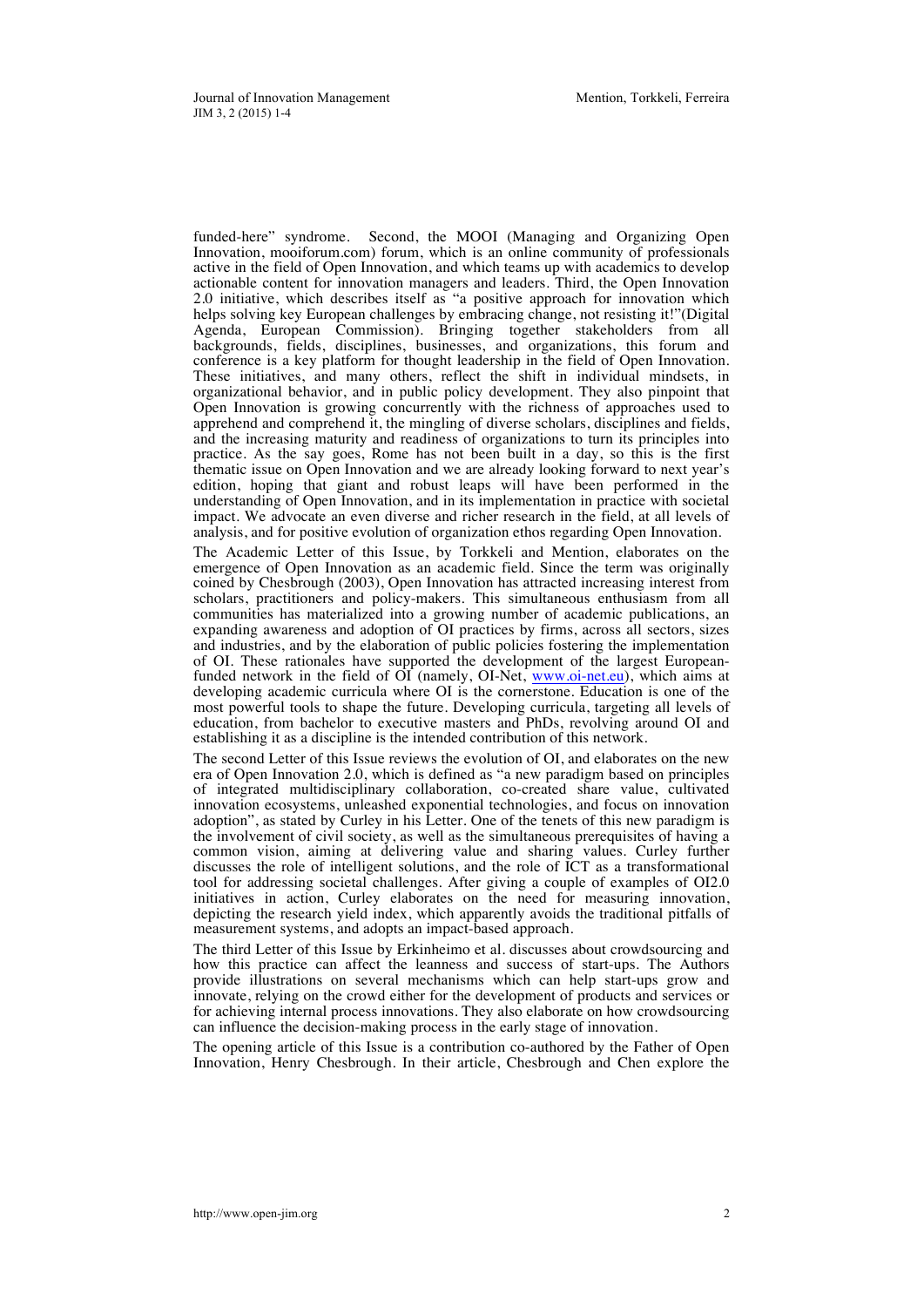effectiveness of the outbound Open Innovation strategy to recover abandoned, yet developed at high costs, pharmaceutical compounds. In doing so, they enrich the stream of research on the outbound side of Open Innovation, which remains relatively scarcely covered to date, and they unveil how such a strategy can help address unmet societal needs while simultaneously widening the pool of revenue sources and business models for the pharmaceutical industry.

In their research on the relationship between OI practices and performance, which is captured through three manifest variables, Ahn et al. concentrate on a sample of 306 innovative Korean SMEs. Their empirical study, which responds to the call for more quantitatively-grounded research on the essential relationship between innovation and performance, unveils that broad and intensive OI adoption positively affects the performance of the firm. Their findings also indicate, in contrast to prior literature, that adopting many OI modes may not harm the performance of the firm, suggesting to some extent, that there is no such thing as "too much openness". Nevertheless, their findings also reveal that not all OI modes affect performance positively and further stress that technology and market-oriented OI modes, taking the forms of joint R&D, user involvement and open sourcing, which involve relatively low levels of change can positively enhance firm's performance. Finally, they confirm that innovative SMEs can benefit from cooperation with non-competing parties such as customers, consultancies, intermediaries and public research institutes.

In their empirical contribution, Alvarez and Iske concentrate on low and medium tech SMEs as they are a significant component of the European economy. Their research aims at testing the complementarity or substitutability between internal innovation capabilities and external knowledge sourcing, distinguishing between technology and market knowledge sources, and their effect on innovation performance, measured as the successful introduction of new products to the market. Their results confirm the widely acknowledged fact that product innovation in low and medium tech industries is not only about technology but is rather a market-driven process. Exploring further the interplay between internal capabilities and knowledge sourcing, their findings unveil that technological capability and external technology knowledge sourcing are substitute, thus leading to a negative relationship between them. Their exploratory study of 142 Dutch SMEs further uncover a negative interplay between marketing capability and external market knowledge sourcing. These last findings pave the way for further research in this specific type of firm, and a deeper understanding of the framework conditions, as well as the contingencies for Open Innovation to unleash its potential benefits in this peculiar setting.

Prud'homme van Reine elaborates a comprehensive framework comprising a set of nine connecting capabilities, which is intended as an analytical tool to assess the readiness of firms towards Open Innovation. The Scholar empirically validates the developed framework in two Dutch regions which display comparable features including specialized clusters. This exploratory study unveils that the technology industry is ahead, compared to the knowledge intensive business services sector, in terms of its ability to benefit from Open Innovation, which may be the consequence of prior and long experience in innovation networking. Prud'homme van Reine further advocates that the framework of connecting and networking capabilities is a promising tool to support companies in their journey of joint value creation and capture in open innovation networks. Policy implications, namely the framework conditions to set up an efficient and effective regional open innovation ecosystem, are also provided.

Virlée et al. concentrate on the largely ignored service industry and explore the contextual factors conducive to the adoption of OI practices, as well as the types of practices implemented. Based on an in-depth review of the literature on OI focusing on services, the Scholars elaborate a framework unveiling four practices, classified